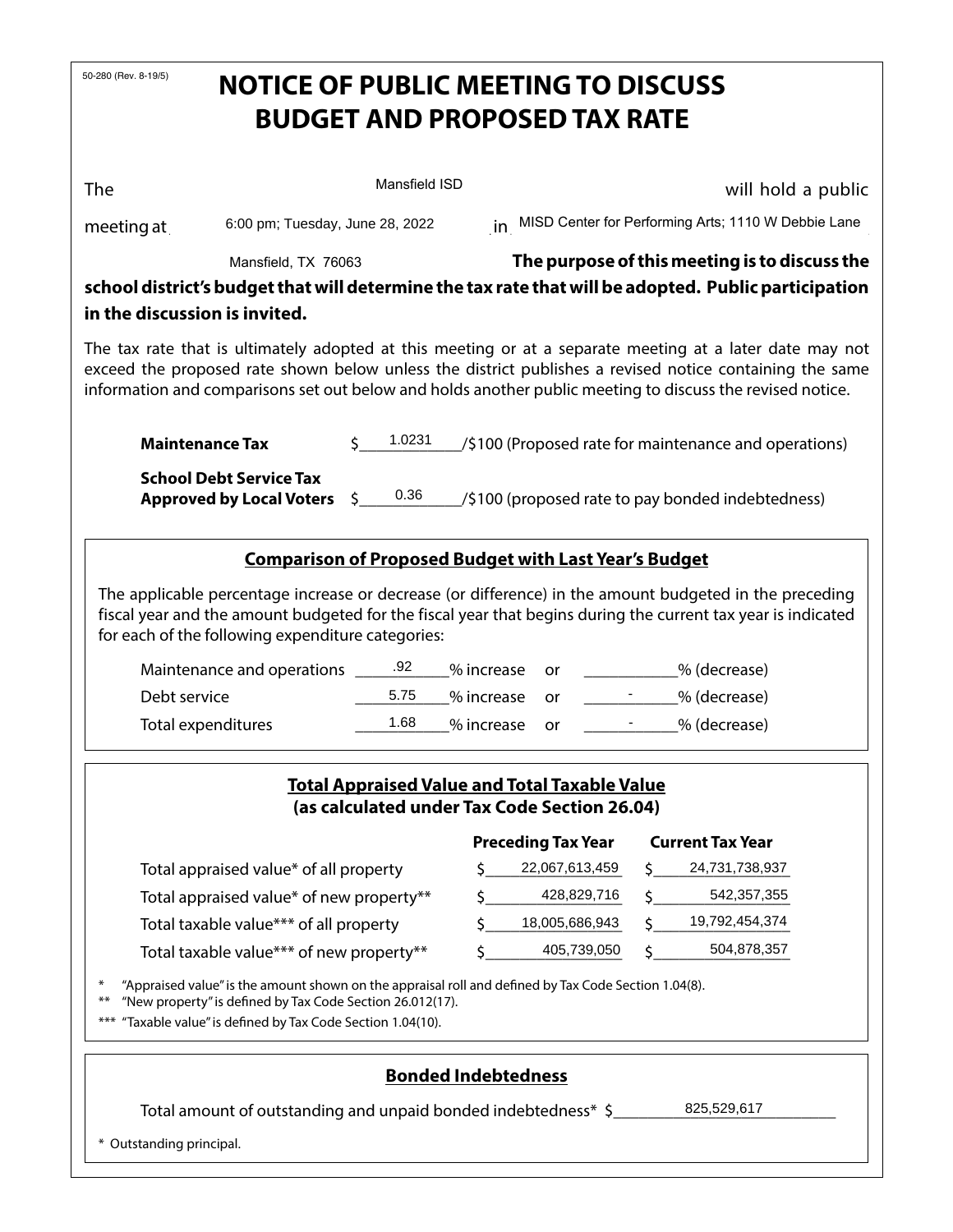| <b>Comparison of Proposed Rates with Last Year's Rates</b>                                           |                                    |        |                             |            |              |         |                                            |       |                                            |       |
|------------------------------------------------------------------------------------------------------|------------------------------------|--------|-----------------------------|------------|--------------|---------|--------------------------------------------|-------|--------------------------------------------|-------|
|                                                                                                      | <b>Maintenance</b><br>& Operations |        | Interest<br>& Sinking Fund* |            | <b>Total</b> |         | <b>Local Revenue</b><br><b>Per Student</b> |       | <b>State Revenue</b><br><b>Per Student</b> |       |
| <b>Last Year's Rate</b>                                                                              | Ś                                  | 1.0583 | S.                          | $0.36000*$ | Ś            | 1.41830 | S                                          | 7.351 | Ś                                          | 4,086 |
| <b>Rate to Maintain Same</b><br><b>Level of Maintenance &amp;</b><br><b>Operations Revenue &amp;</b> |                                    |        |                             |            |              |         |                                            |       |                                            |       |
| <b>Pay Debt Service</b>                                                                              | \$                                 | 1.0920 | Ŝ.                          | $0.36022*$ | Ś            | 1.45222 | - S                                        | 7.587 | - S                                        | 3,882 |
| <b>Proposed Rate</b>                                                                                 | \$                                 | 1.0231 | Ŝ.                          | $0.36000*$ | Ś            | 1.38310 | \$                                         | 7.524 | S                                          | 3,929 |

\* The Interest & Sinking Fund tax revenue is used to pay for bonded indebtedness on construction, equipment, or both. The bonds, and the tax rate necessary to pay those bonds, were approved by the voters of this district.

## **Comparison of Proposed Levy with Last Year's Levy on Average Residence**

|                                                       |   | Last Year | <b>This Year</b> |  |
|-------------------------------------------------------|---|-----------|------------------|--|
| Average Market Value of Residences                    |   | 290.235   | 338,626          |  |
| Average Taxable Value of Residences                   |   | 258,900   | 279.866          |  |
| Last Year's Rate Versus Proposed Rate per \$100 Value |   | 1.4183    | 1.3831           |  |
| Taxes Due on Average Residence                        | S | 3.672     | 3.871            |  |
| Increase (Decrease) in Taxes                          |   |           | 199              |  |

**Under state law, the dollar amount of school taxes imposed on the residence homestead of a person 65 years of age or older or of the surviving spouse of such a person, if the surviving spouse was 55 years of age or older when the person died, may not be increased above the amount paid in the first year after the person turned 65, regardless of changes in tax rate or property value.**

approval at an election is **the action is the state)** and the automatically held if *(school voter-approval rate)* 1.383577 **Notice of Voter-Approval Rate: The highest tax rate the district can adopt before requiring voter**  the district adopts a rate in excess of the voter-approval rate of **the district adopts** a rate in excess of the voter-approval rate of

## **Fund Balances**

The following estimated balances will remain at the end of the current fiscal year and are not encumbered with or by a corresponding debt obligation, less estimated funds necessary for operating the district before receipt of the first state aid payment:

> Maintenance and Operations Fund Balance(s) \$ 112635,427

Interest & Sinking Fund Balance(s) \$

57,483,142

A school district may not increase the district's maintenance and operations tax rate to create a surplus in maintenance and operations tax revenue for the purpose of paying the district's debt service.